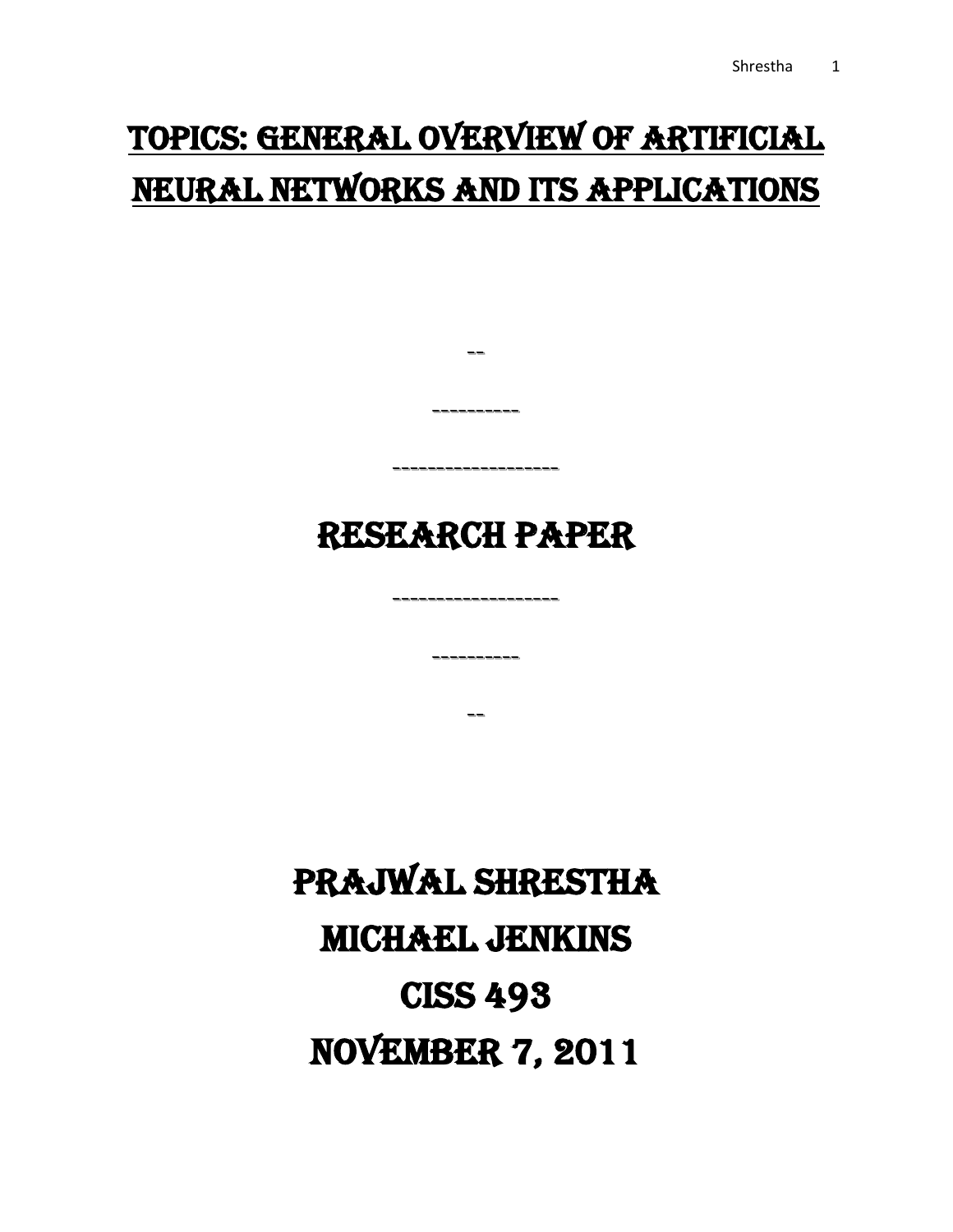### **CONTENTS**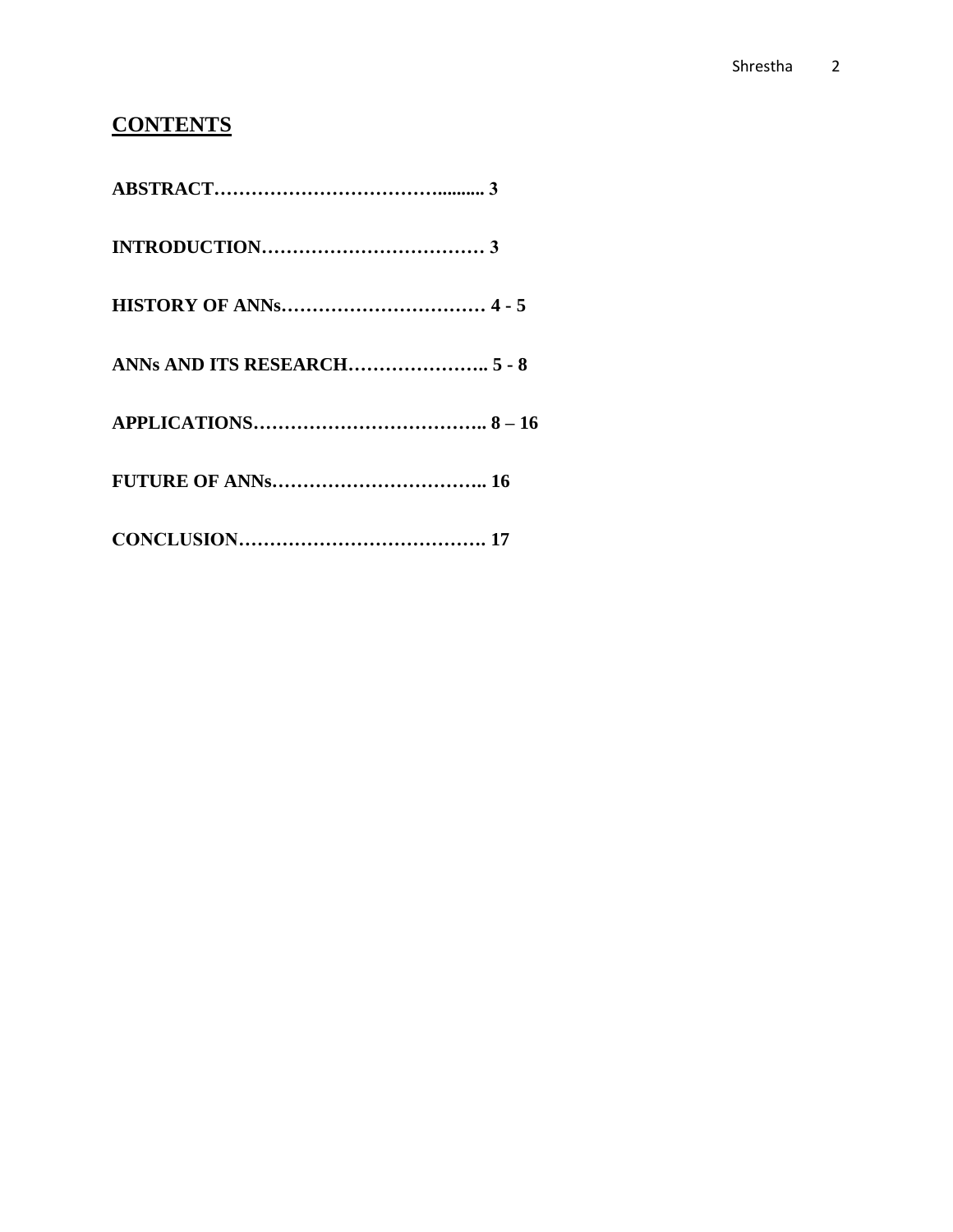#### **ABSTRACT**

Artificial Intelligence (AI) is a field of science that combines computer science, philosophy, and physiology, to study the human intelligence, ideology and apply them to the machines, so that, it would be capable of having the artificial intelligence that humans are naturally intuited. Artificial Neural Networks is an essential contributor to AI that helps a system to have an artificially created intelligence with a constant learning mechanism, through various methods to have an attribute that is close to human beings. With the constant learning and reducing the error by the ANNs, they would perform their function just like a human brain with neurons. ANNs have been used in almost every field, and its application is very important from the perspective of it making people's life easier, as well as, helping the field of AI to reach the future where we would be able to create systems that are as intelligent as humans. All the technological advancement that we have today and would eventually evolve tomorrow, are the results of the research and support for AI to actually create a system that has a simulated intelligence and learning, close to human beings.

#### **INTRODUCTION**

The computer system that we use daily basically needs an *input* from the user, in the forms of data and information, which is *processed* using the stored programming concepts of the desired problem, and then, it gives the *output* in the forms of output devices as monitors. These system don't urge to have any sense of a human intelligence, even though, human intelligence is a complex topics for many scientist even today because it has unlimited scope in understanding how it actually works. Human brain or intelligence has properties that are very powerful, and, one of the most important properties is the ability to learn and respond to different situations very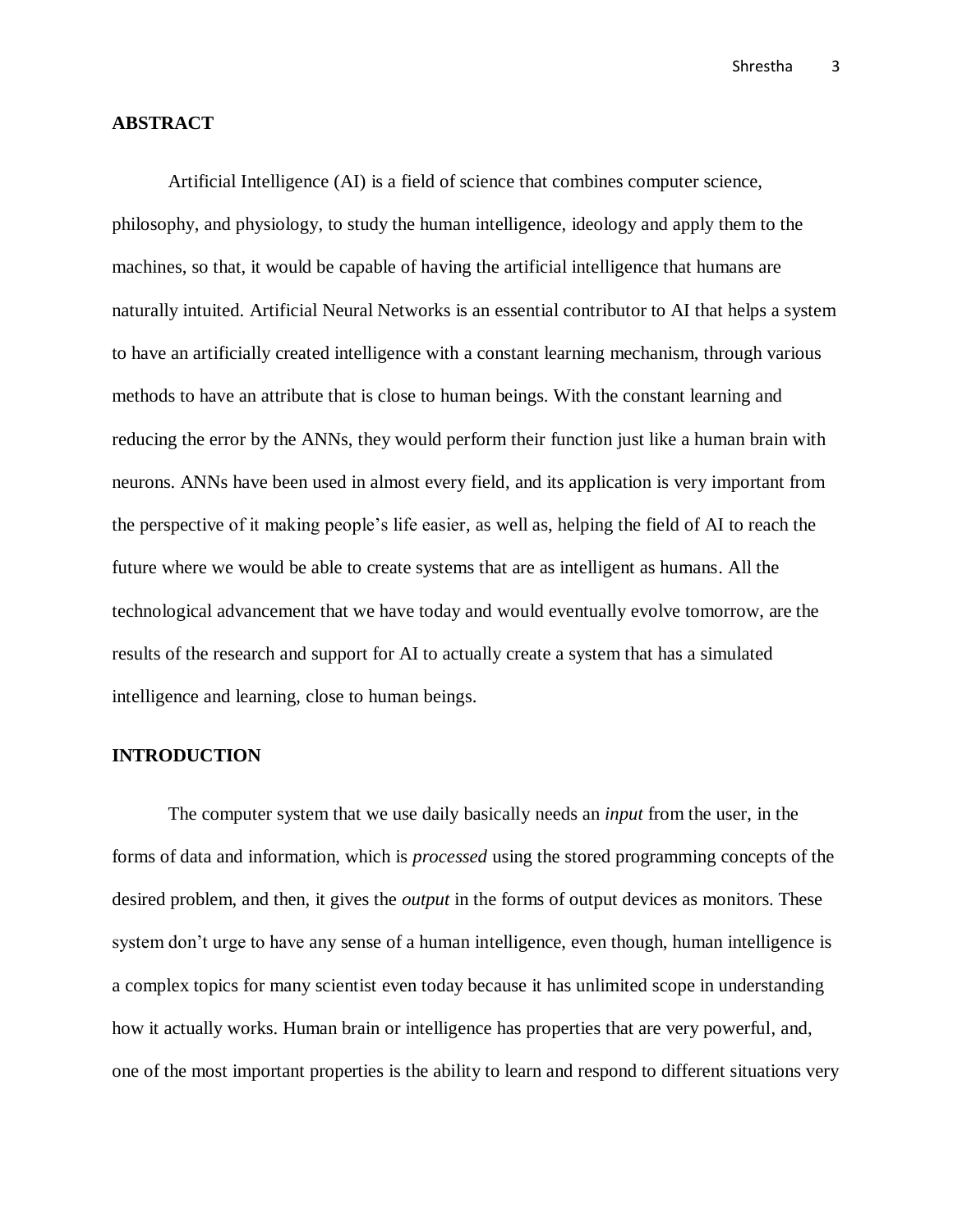differently. Artificial Neural Network (ANN) is a computing system that can learn on its own and have an artificial intelligence that is inbuilt by constant learning process, reducing the error in the desired output of the system.

#### **HISTORY OF ANNs**

Human brain is very interesting area of study which has been conducted since thousands of years ago. With today's modern day electronics, scientists are trying to create a system that functions like a brain with the features as learning, thinking etc. In 1954 the doctorate thesis of Marvin Minsky, "Theory of Neural-Analog Reinforcement Systems and its Application to the Brain-Model Problem" represented one of the best researches individually to add the contribution in the field of ANNs. In 1957, Rosenblatt's Perceptron where data must be linearly separable, couldn't solve the X-OR logic, and, in 1969, Minsky and Papert's book "Perceptron" clarified the weaknesses of the Perceptron (Clark, Will). In 1959, Hoff and Widrow of *Stanford University* developed the Madaline (Multiple Adaptive Linear Elements) and Adaline (Adaptive Linear Elements) that is still used as *filters* on the phone lines to eliminate echoes (Clark, Will). These were the first artificial neural networks that could actually be applied to the real problems. The fear of machine taking over the human and their jobs, created large scale critique of AI as well as ANNs, decreasing the funding for research projects which was started again by United States in the fear that we would be left behind in terms of research and technology with the Japanese conference that announced their research in ANNs (Adaptive Linear Elements). In 1986, the developments of the *back-propagation algorithm* to train multi-layer perceptrons had emerged (Clark, Will). The history of ANNs shows that it actually works, and, today it is one of the dynamic fields of studies in the computer science that is researching for the innovations.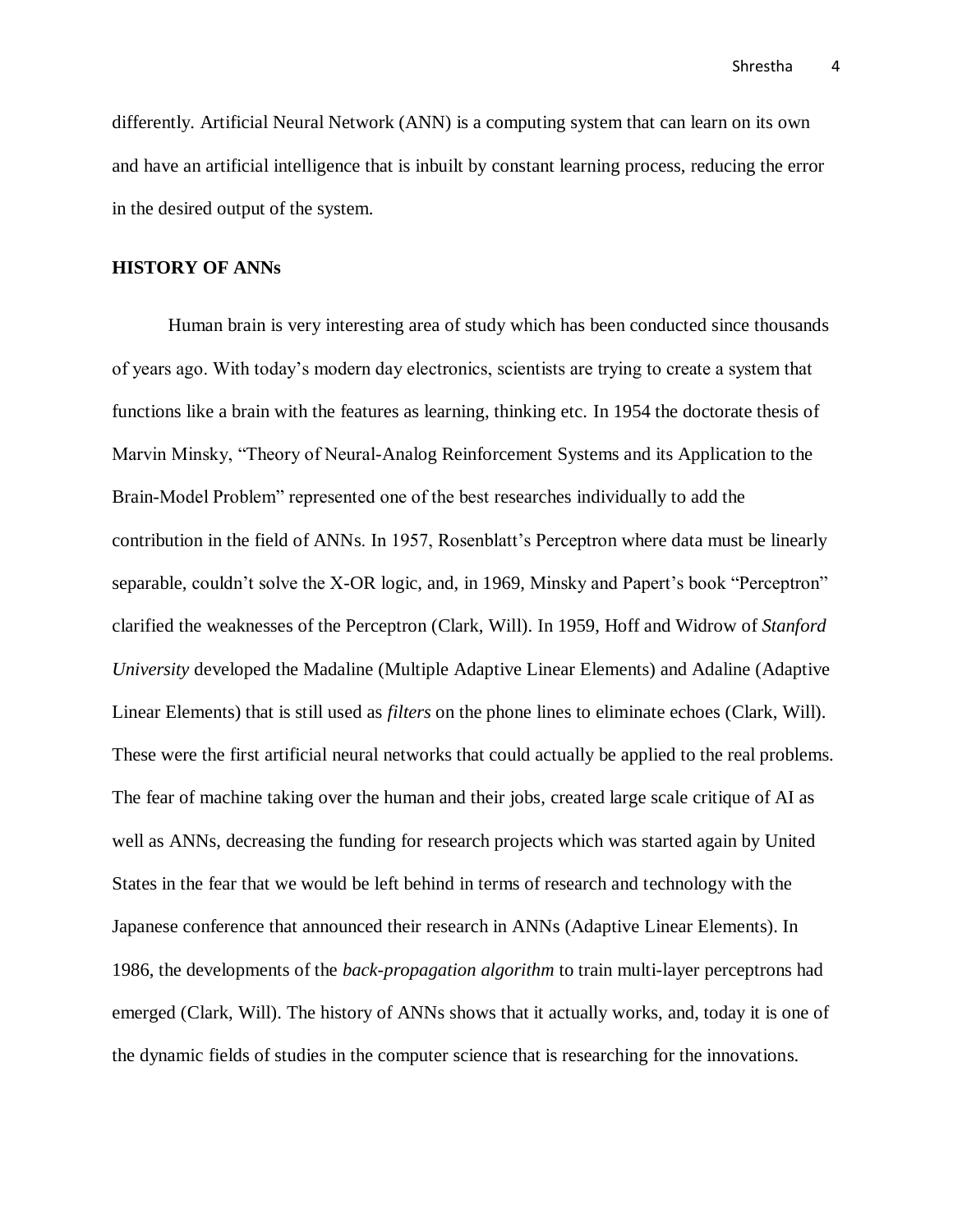Electronics companies are also working on three types of neuro-chips as digital, analog and optical, which give the promising aspects towards the future of ANNs.

#### **ANNs AND ITS RESEARCH**

Haykin in 1994 defined ANN as, "A Neural Network is a computer program designed to model the human brain and its ability to learn tasks" (Clark, Will). ANNs is trained to recognize and generalize the relationship between a set of inputs as well as outputs, which is not a rule based computer intelligence and instead, a learning system from set of given examples (Clark, Will). Basically, the ANN system consists of three layers – *input layer*, *hidden layer* and *output* layer. It takes much iteration of learning cycles for the system to actually learn to give the desired output. The hidden layer which is basically the Artificial Neural Networks, is similar to a function as,  $f(x) = y$ , where x is the input and y is the desired output (Roy, Asim). A network can have many layers of neurons, and the outputs of one layer of neurons can be the input of the next layers of the neurons, and, the complexity of the networks of neurons are increased more and more to get the desired output that has very negligible amount of error (Roy, Asim). The training of a network is done by adjusting the connection weights as a means of learning to minimize the error cycles. ANNs goes through many cycles of learning, by adjusting weights to the neural networks, so that, it would minimize the error that is produced as the output of the Neural Networks, until, it gives us our desired output (Roy, Asim). Doing this, we would create a system that is not hardcoded to get our desired output; rather the system is trained to get our desired output. We may think that we could have simply hardcoded the desired output, but in long run, and as the problem gets complicated, it would be really nice and efficient, if we have a system that would learn by itself with many iterations of error corrections. This would be an intelligent system and, it could perform many parallel complex computations and logic, that a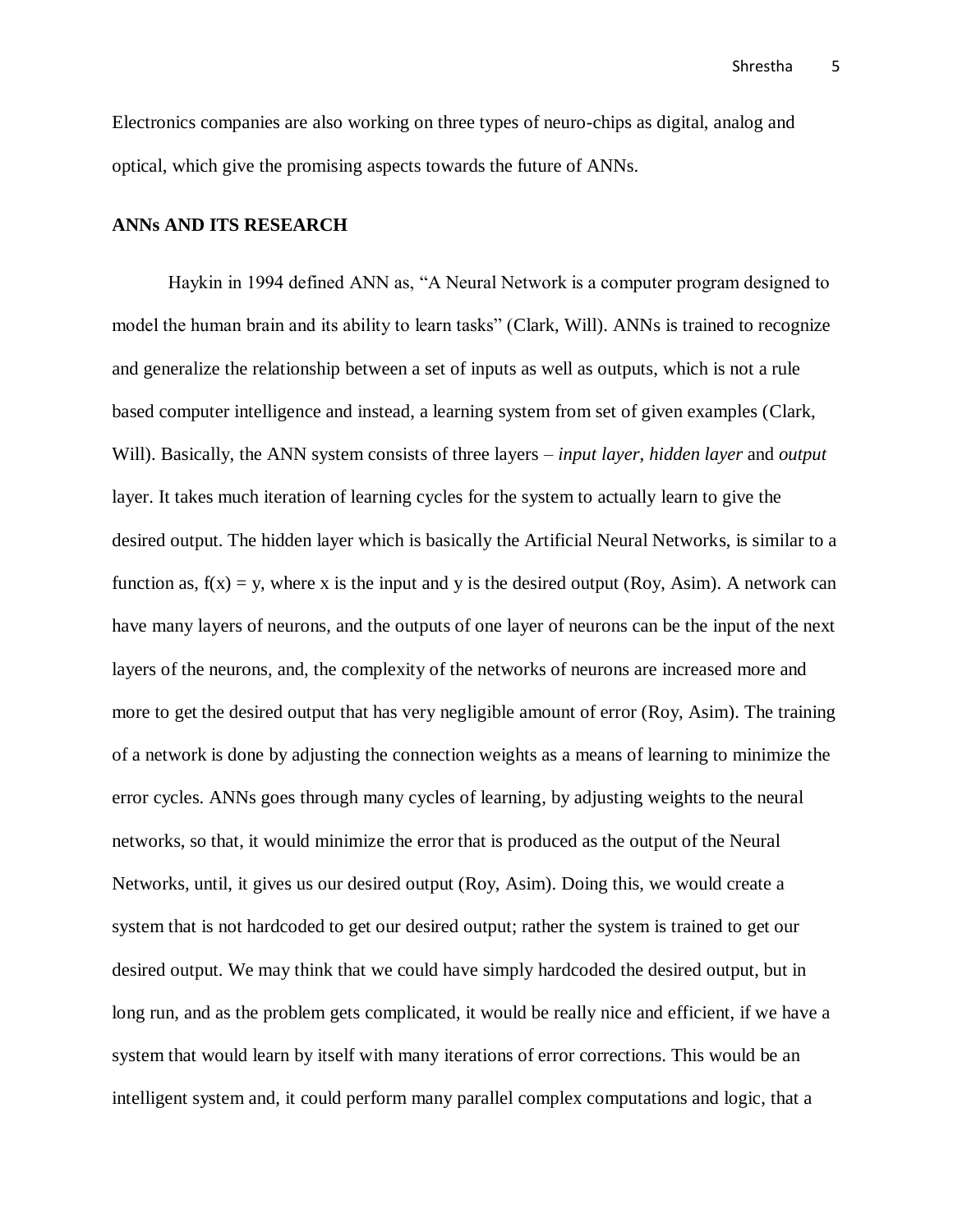human brain is capable of, but, the positives is that - it can perform faster and develop human civilization to explore the infinity of the space. We could use these intelligent systems to go to Mars, explore our Galaxy, as well as, the infinity of the Universe.

Feed forward, back-propagation, delta bar delta, extended delta bar delta, directed random search, higher-order Neural Network or functional-link network and self-organizing map into back-propagation are some of the networks for *prediction* of the ANNs (Clark, Will). ANNs can be linked to other systems as fuzzy logic, kinetic algorithms as well as expert systems because they learn rather than they are programmed, and even though, they are susceptible to small margin of errors, they could be very powerful to change our civilization and mankind for the greater benefit to technology and advancement (Clark, Will).

Learning process by ANNs is fascinating and interesting. They don't know *anything* and must be *trained* that starts out with randomized *weights* for all their neurons (Kay, Alexx). The training can be broadly categorized into methods that include - a self-organizing ANNs and a back-propagation ANN (Kay, Alexx). A self-organizing ANNs is exposed to large amounts of data, whereas, a back-propagation ANN is trained by human and they measure the correctness of the neural weights to the desired output which is reinforced, if the output is correct, and, if the output is incorrect then the weights responsible are diminished (Kay, Alexx). This process continues until the output is correct which directly or indirectly means the system has *learned* to perform certain operations without hardcoding the solution.

Recently, two of the giants of the technology and innovation, *Google* and *Microsoft*, jointly spoke to the audience about Artificial Intelligence and its optimism about the future of the machine intelligence in Palo Alto, California (Simonite, Tom). Peter Norvig who is Google's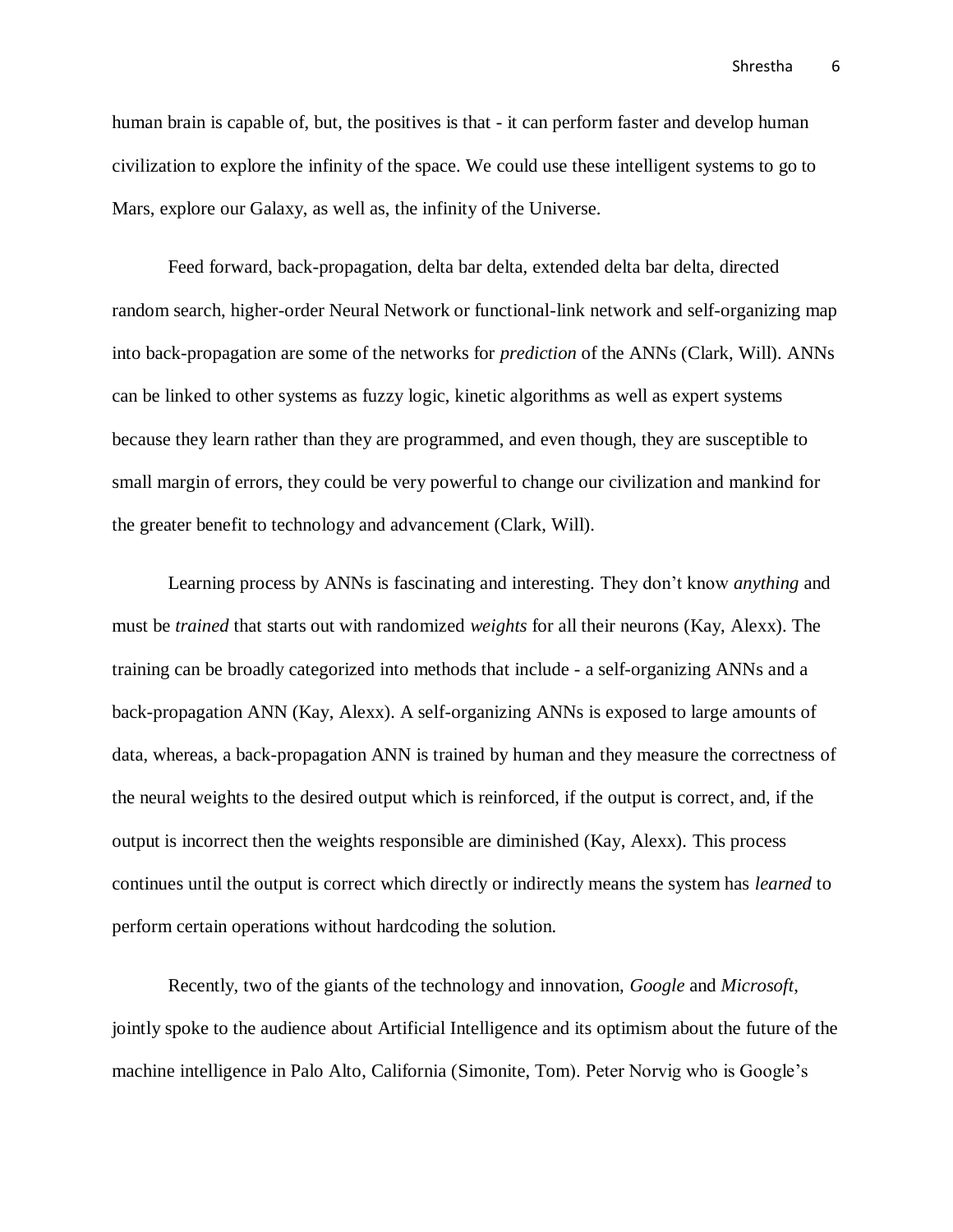director of research, pointed out that we don't need to tell a learning system everything, and, instead, we can pursue the system to have reinforcement learning which gives rewards or punishment according the task performed (Simonite, Tom). He also pointed out that *Stanford* and Berkeley's groups of research teams demonstrated the system's apprentice learning that would learn by example, which created helicopters that learned to fly looking at the human expert (Simonite, Tom). Therefore, the vastness and scope of Artificial Intelligence is very important and promising for human civilization.

In 2011, researchers at the *California Institute of Technology*, Caltech, have taken a major step by creating systems of DNA molecules whose interactions simulate the behavior of Artificial Neural Networks in the test tubes, and, they are the first to have made an ANNs out of DNA that created a circuit of interacting molecules to recall memories just like a brain of a human (Qian, Lulu). This is a new direction in the future of ANNs, and, it is very exciting to see how far it goes, and, what benefits we get out of it. The research consisted four artificial neurons that was made out of 112 distinct DNA strands that plays a mind reading game where it tried to identify the name one of the four scientist (Qian, Lulu). Erik Winfree, co-author and the professor of computer science, computation and neural systems, and bioengineering says that the model used in the research is an oversimplification of the real neurons, but, it is nevertheless a good one because it has been a productive model for exploring the simple computational element's that showed the brain like behavior as associative recall and pattern completion (Qian, Lulu). The experiment was limited and a network of just 40 of the DNA-based neurons was used in contrast to 100 billion of neurons in the human brain (Qian, Lulu). The game could only be played once because the molecules were unable to detach and pair up with a different strand of DNS, after completing their tasks that took 8 hours to identify each mystery scientist (Qian,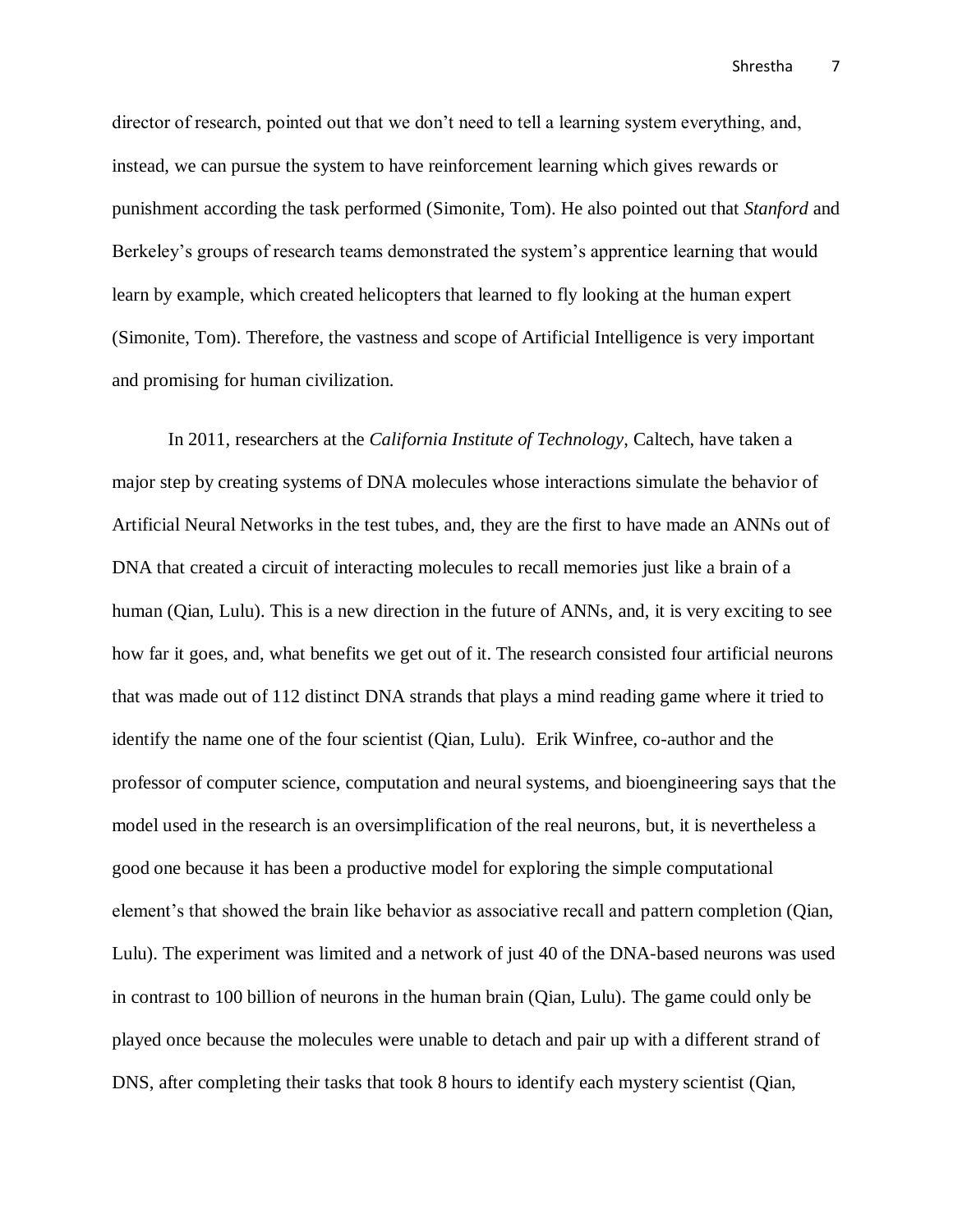Lulu). Nevertheless, this shows completely *different approach* towards Artificial Neural Networks and with the future research in this field, it could yield some interesting and very important application by creating ANNs out of DNA.

#### **APPLICATIONS**

Artificial Neural Networks have contributed greatly towards the study and practice of Artificial Intelligence. With the history of research and development in the ANNs, the *application* of ANNs has been conducted in many fields by effectively solving the problem which could have not been possible if ANNs were not applied to solve it. Some of the fields where they are applied are - detecting DOS attacks, real time flood forecasting, speech recognition, environmental catalysis, fossil hunt, speech synthesizer, pattern recognition, Medical science, hybrid-intelligent framework to secure e-government web applications, food science etc.

*Denial of Service Attack* (DOS Attack) can cause very massive loss in computer and network systems which may result in the compromise of the company data as well as the data of the customers, creating a loss of thousands of dollars, if not, millions. Supervised neural networks using multiple layered perceptron architecture and resilient back propagation for its testing and training, the attack could be handled more efficiently (Ahmad, Iftikhar).

Nina Balcan, the computer scientist from the *Georgia Institute of Technology* has been awarded with a Microsoft Research Faculty Fellowship of \$200,000 for developing machine learning methods that could be used to develop programs that detect the *spams* in our email (Zeitler, Nicolas) Her research could also be used broadly to solve the data mining problems, phishing websites, and spoofed emails. The program learns as users provide information for the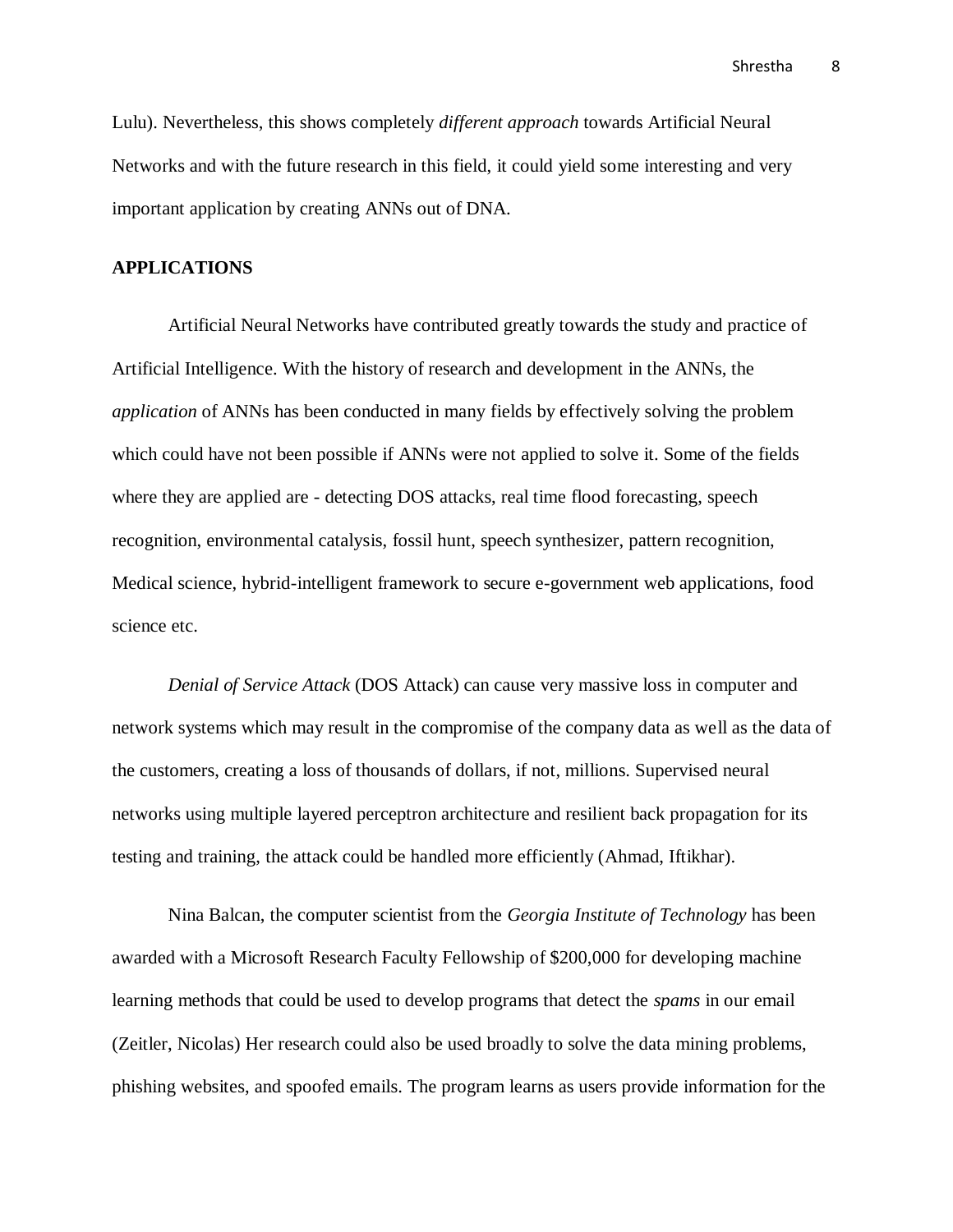emails that are spams and the one that are not, meaning – it uses the *supervised learning* methods. She believes in a better method for spam protection with the use of *active learning* by the programs, because it would substantially decrease the user involvement in teaching the system to learn the differentiation between a spam email and the one which is legitimate (Zeitler, Nicolas). But, the drawbacks of active learning is that if the legitimate email would be marked spam, then the system would never recover and she is looking for robust methods to even more efficiently distinguish spammed email (Zeitler, Nicolas). Her future research would try to find out better solution by not only focusing on machine learning but, rather to also connect with game theory, economics, and optimization (Zeitler, Nicolas). She is committed towards the innovation, and she said that she would use continually have a research by collaborating with other scientists as well as hire postdoc researchers and graduate students for her research group (Zeitler, Nicolas).

*E-Government Web Application* certainly needs to have an extra level of security without any doubt, and, web application firewalls are mandatory for that application to protect it from getting compromised. HiWAF is a web application firewall that utilizes ANNs as well as *fuzzy logic* which is a hybrid intelligent web application firewall that works in three modes as positive, negative, and, session based security modes (Moosa, Asaad). On the application layer of the OSI stack, the HiWAF should be intelligent enough to distinguish whether the incoming data can be classified as safe or has a potential threat that is determined by the three modes of the HiWAF (Moosa, Asaad). *Positive logic filtering* would allow trusted requests that are already defined to be making interactions with the web application (Moosa, Asaad). *Negative logic filtering* has signatures of the known attacks and it checks those definitions and rejects the requests to access the web application (Moosa, Asaad). *Session based filtering* utilizes the session created by the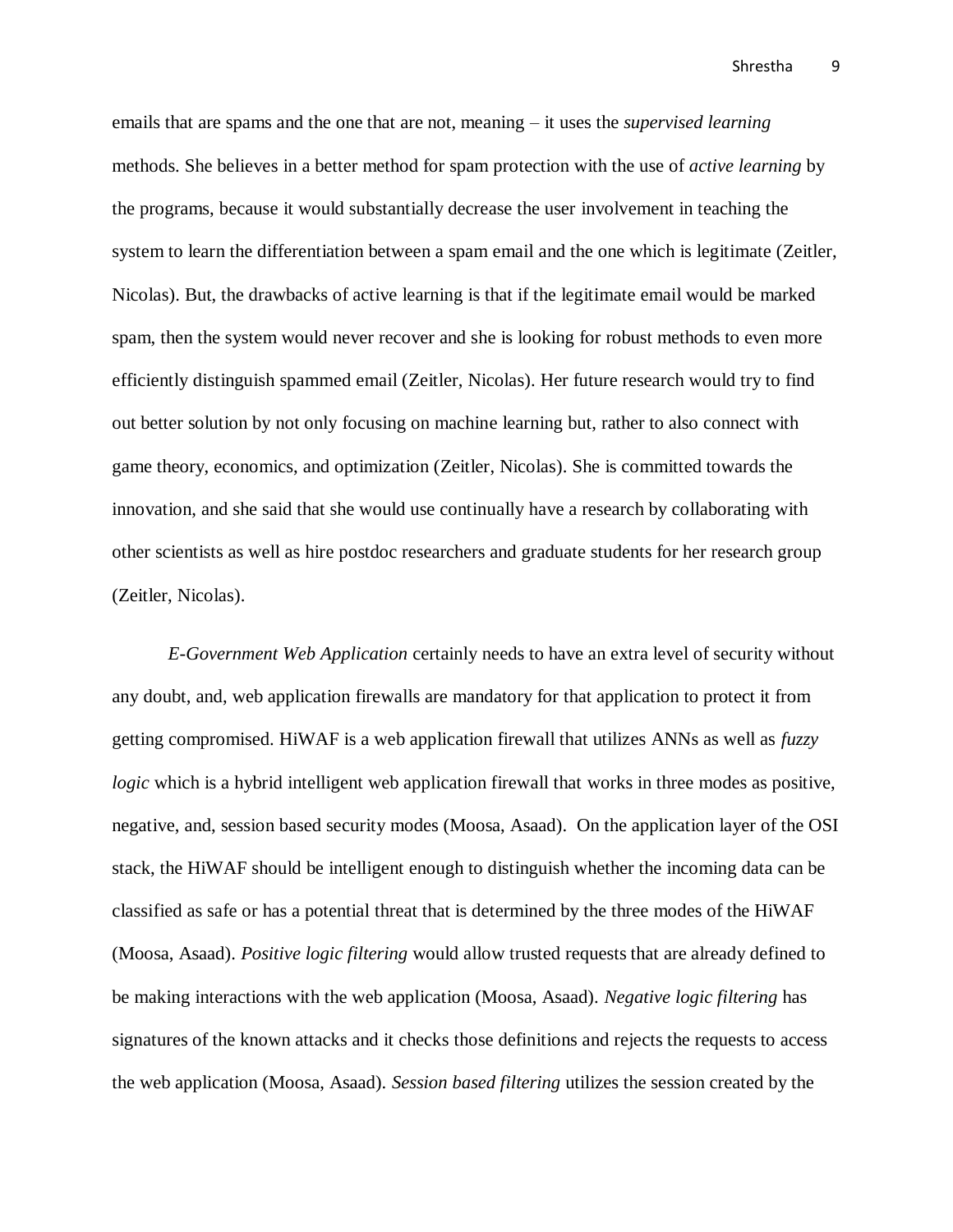trusted users during user session and ensures the filtering of the authorized as well as authenticated users to be able to access the applications (Moosa, Asaad). BinarySEC WAF uses Artificial Intelligence and in particular, ANNs to achieve two tasks to set the normal traffic and to detect abnormal traffic, blocking and alerting which is the first web application that used ANNs for web application security (Moosa, Asaad). It has some limitations and therefore, it is rather recommended to use HiWAF that would utilize the ANNs as well as the *fuzzy logic*. The architecture proposed by Moosa consists of 5 stages of work of which the first step starts from the development of the application, in which the application designer after finishing the design, they should be tested using Web Application Scanner (WAP), until there is not a single security failure (Moosa, Asaad). In the second stage, the final version of the web application would be locally hosted on the system's web servers, application servers and, database servers (Moosa, Asaad). The third stage is the training stage for the ANNs and fuzzy logic to identify both the positive as well as negative logic based filtering followed by the training for the final hybrid intelligent system (Moosa, Asaad). The fourth stage involves building and preparing session management unit as well as session based filtering unit (Moosa, Asaad). In the fifth stage, SSL management unit and types of encryption or decryption setting would be considered (Moosa, Asaad). After everything thing is done and the client request is started to be accepted, the *hybrid system* will check the request and works in three phases – fuzzy logic, neural networks and the fuzzy-neuro unit that is followed by the intelligent AND function (Moosa, Asaad). The AND function would decide on checking if the request is legitimate or not and would accept or deny accordingly creating a session for secured interaction between the user and the web application (Moosa, Asaad). All of the process discussed would run very quickly as compared to the traditional filtering approaches simply because of the fact that they are using neural networks and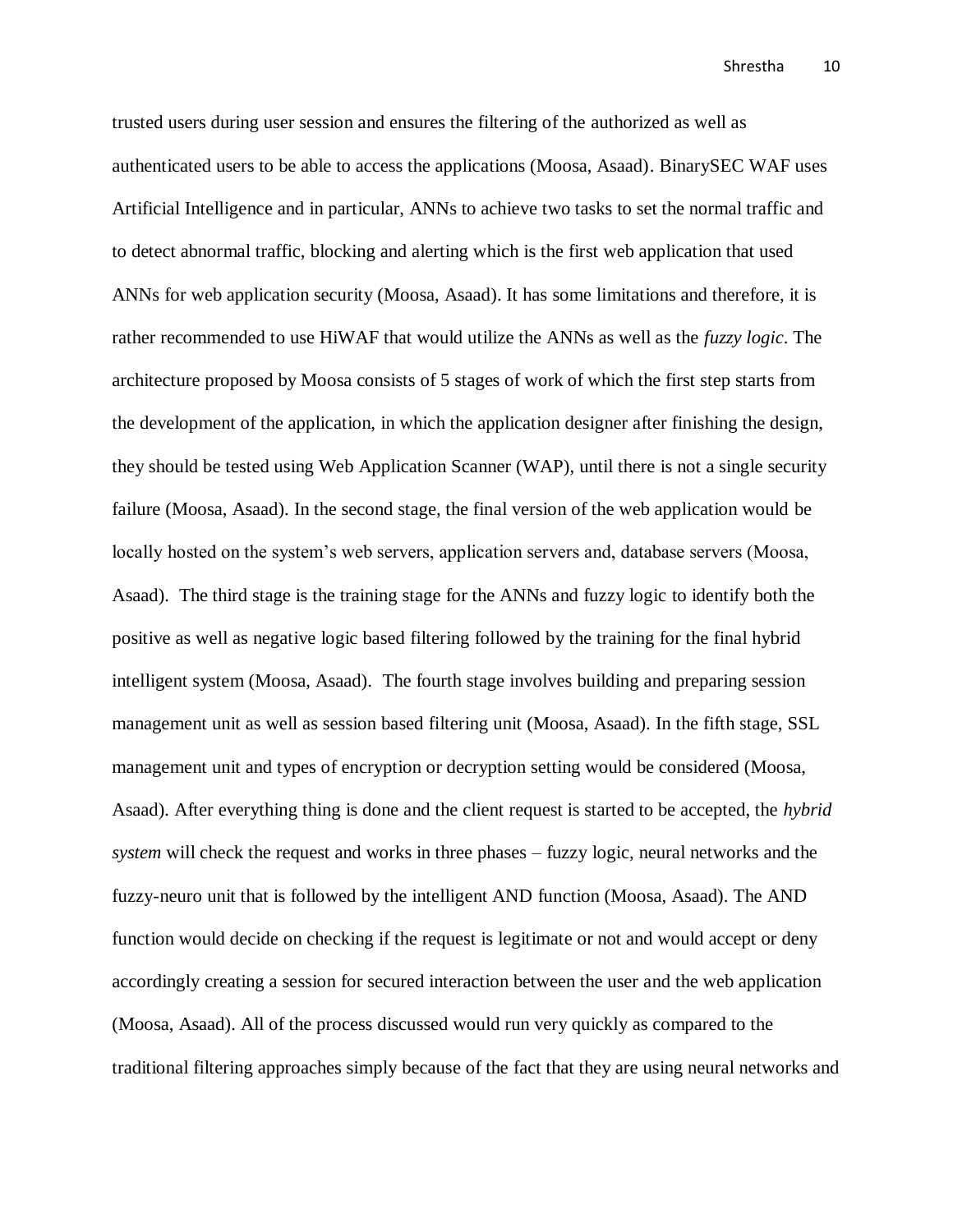fuzzy logic (Moosa, Asaad). Therefore, the use of ANNs, fuzzy logic and fuzzy-neuro for securing the e-Government web application could be very efficient from the security standpoint and much of the research could be performed on it to even more efficiently secure those web applications.

*Flood forecasting* is very essential in preparing for the flood disaster. Many approaches are developed to carry out its forecasts which are basically stochastic in nature and involve statistical understanding (Ayalew, Lulseged). In Ethiopia, ANNs with back propagation algorithms had been used in Omo River for flood forecasting and, the study suggested that the ANN technique demonstrated the potential effectiveness of its use with efficiency and accuracy (Ayalew, Lulseged).

*Speech Recognition* is very important in the future of technological advancement because it would contribute massively towards creating a system that can communicate with humans more efficiently, making our life easier. ANNs have been contributing to improve speech recognition performance approximately since 1980s by using ANN-Hidden Markov Model (ANN-HMM) which was outperformed by context-dependent Gaussian mixture model HMMs (CD-GMM-HMMs) (Chang, Janie). In June 2010, Yu and the members of the Speech group at Microsoft Research Redmond with the intern George Dahl from the University of Toronto, began investigating how more complex deep neural networks (DNNs) could be used to improve large vocabulary speech recognition (Chang, Janie). Their study showed that the modeling senones directly using DNNs outperformed the state-of-the-art conventional CD-GMM-HMM large-vocabulary speech recognition systems and the relative error were reduced more than 16 percent (Chang, Janie). This research by Microsoft is still ongoing to further get more insights and practicability for actually being able to use it in our daily life. With this innovation, we can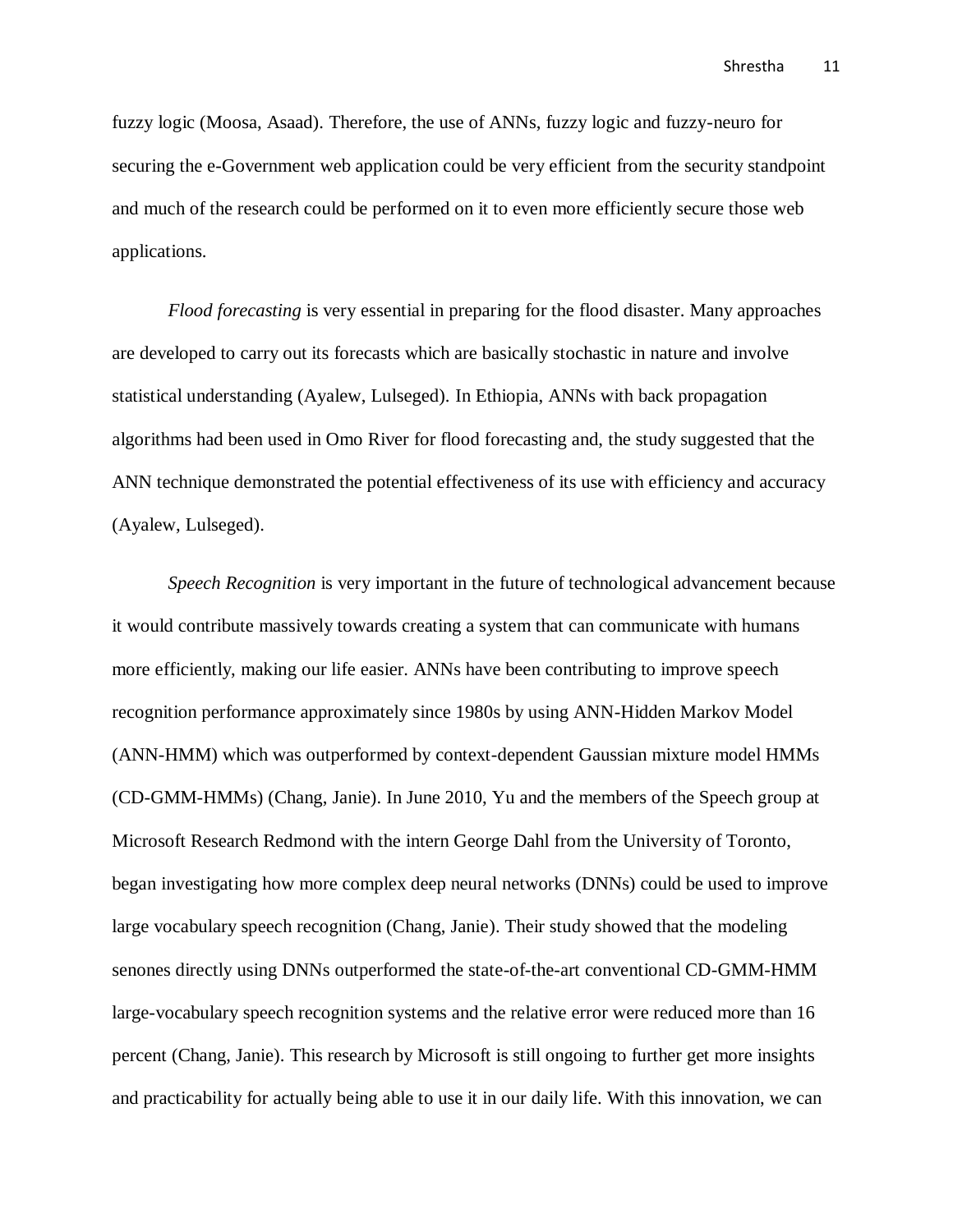imagine speech-to-speech applications as a reality as well as it would deliver high accuracy for large vocabulary speech recognition tasks, making our life easier (Chang, Janie). It can change the very way of life of humans that we know of today.

The use of ANNs in designing *speech synthesizers* for English language is much easier as compared to a Persian language because the design is largely dependent on the structure of the language which the English language seems to have more simplicity than a Persian (Hendessi, F). With the complexity in the process of extracting phonetic spelling in Persian, the accuracy of using ANNs would result poor efficiency (Hendessi, F). Rather, the composite method with three stages is used as word processing, sentence processing, and speech generation (Hendessi, F). In word processing, the extraction of phonetic spelling is done using a two layer perceptron neural network followed by back propagation learning algorithm for training (Hendessi, F). Since the pronunciation of a word may differ slightly depending on the sentence with the vowel of the last letter in each word, it requires some grammatical processing that is carried out in sentence processing (Hendessi, F). Speech generation considers a system that would accept the phonetic spelling and gives the speech as an output (Hendessi, F). The study showed that using ANNs to design speech synthesizers for the Persian language seems to have a satisfactory result than the dictionary based phonetic spelling extracting systems (Hendessi, F).

Apple and Google build smartphone controlled and Wi-Fi enabled thermostat that costs \$249 and it is smart and has the ability to be learn (Layer 8: After the IPod, Ex-Apple Engineers Built World's Coolest Thermostat). Fadell says, "The thermostat learns your daily routine via a machine learning program and can adjust itself based on your preferred temperatures and schedule". When we come home it can sense us and pushes up the A/C or heat or it can give us the tips and feedback on the energy use (Layer 8: After the IPod, Ex-Apple Engineers Built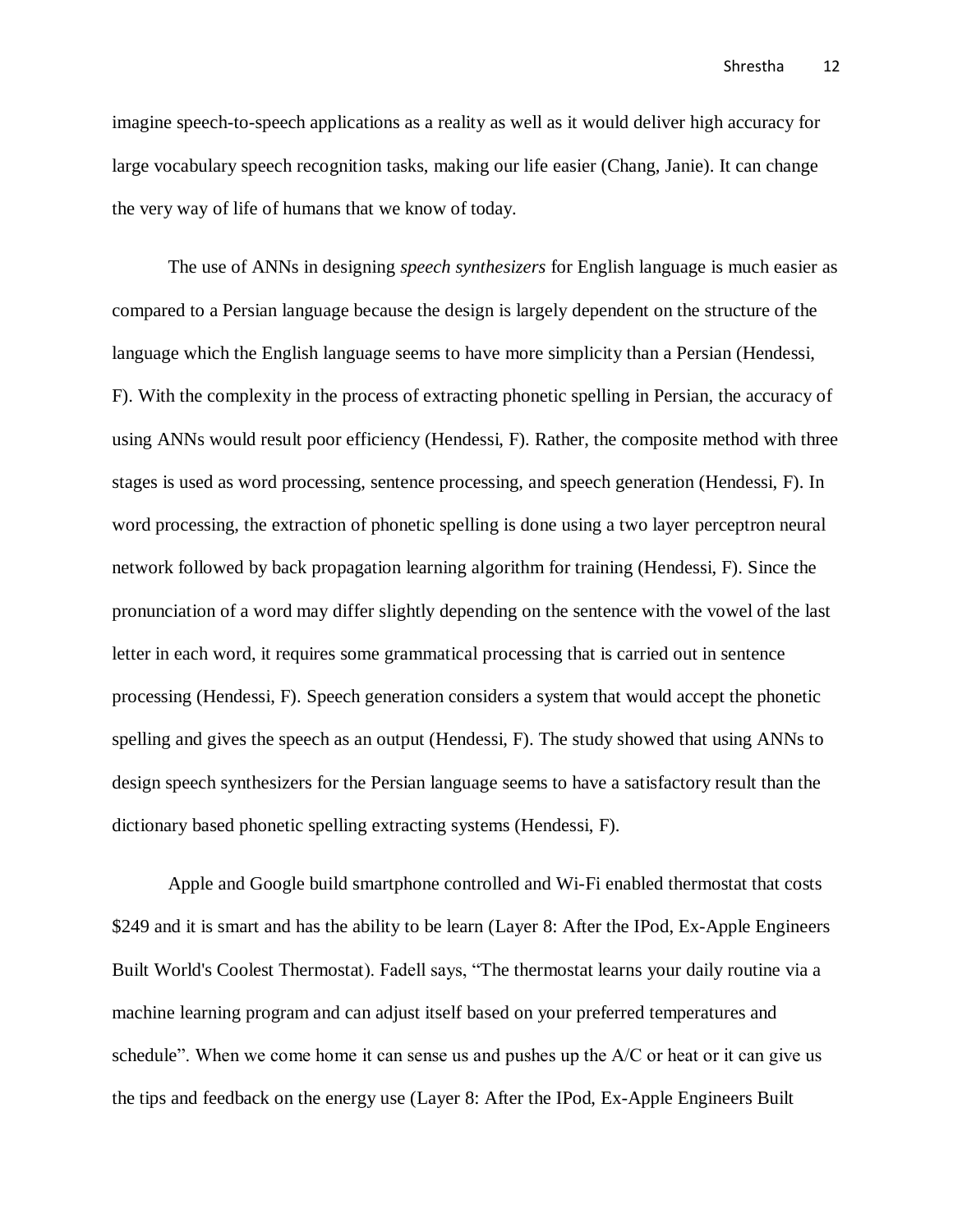World's Coolest Thermostat). It learns what sort of temperature we like and programs itself and smartly turns it down when we are not at home (Layer 8: After the IPod, Ex-Apple Engineers Built World's Coolest Thermostat). The device would be available in the market by the end of the year 2011and it is an excellent application of ANNs that would eventually make our life easier as well as help us in conservation of energy and money (Layer 8: After the IPod, Ex-Apple Engineers Built World's Coolest Thermostat).

ANNs can be used in *environmental catalysis* as in many crucial problems, such as, catalyst formulation, optimal conditions for catalytic systems exploitation and many others to be efficiently solved (Diaconescu, Rodica). They are also used widely for *medical applications* as cardiology. They have been applied in diagnosis, electronic signal analysis, medical image analysis and radiology, as well as, it has been used for modeling in medicine and clinical research (JL, Patel).Increasing use of ANNs in pharmacoepidemiology and medical data mining illustrates the importance of ANNs in medical field. ANNs are also very useful tools for food safety and quality analysis which includes modeling microbial growth and from this predicting food safety, interpreting spectroscopic data, and predicting physical, chemical, and functional properties of food products during processing and distribution (Y, Huang). Since, the ANNs in the *food science* are still in the process of a development stage, in future, we might see many advancement and its applications for solving complex problems.

*Cardiac infections* such as, Endocarditis – "an infection involving the valves and sometimes chambers of the heart" can be very painful as well as the mortality rate can be as high as one in five (Artificial Intelligence Helps Diagnose Cardiac Infections). But, the software program of ANNs that mimics the cognitive function of the patient's brain and with many training sessions, it excluded endocarditis in half of the cases which eliminated the invasive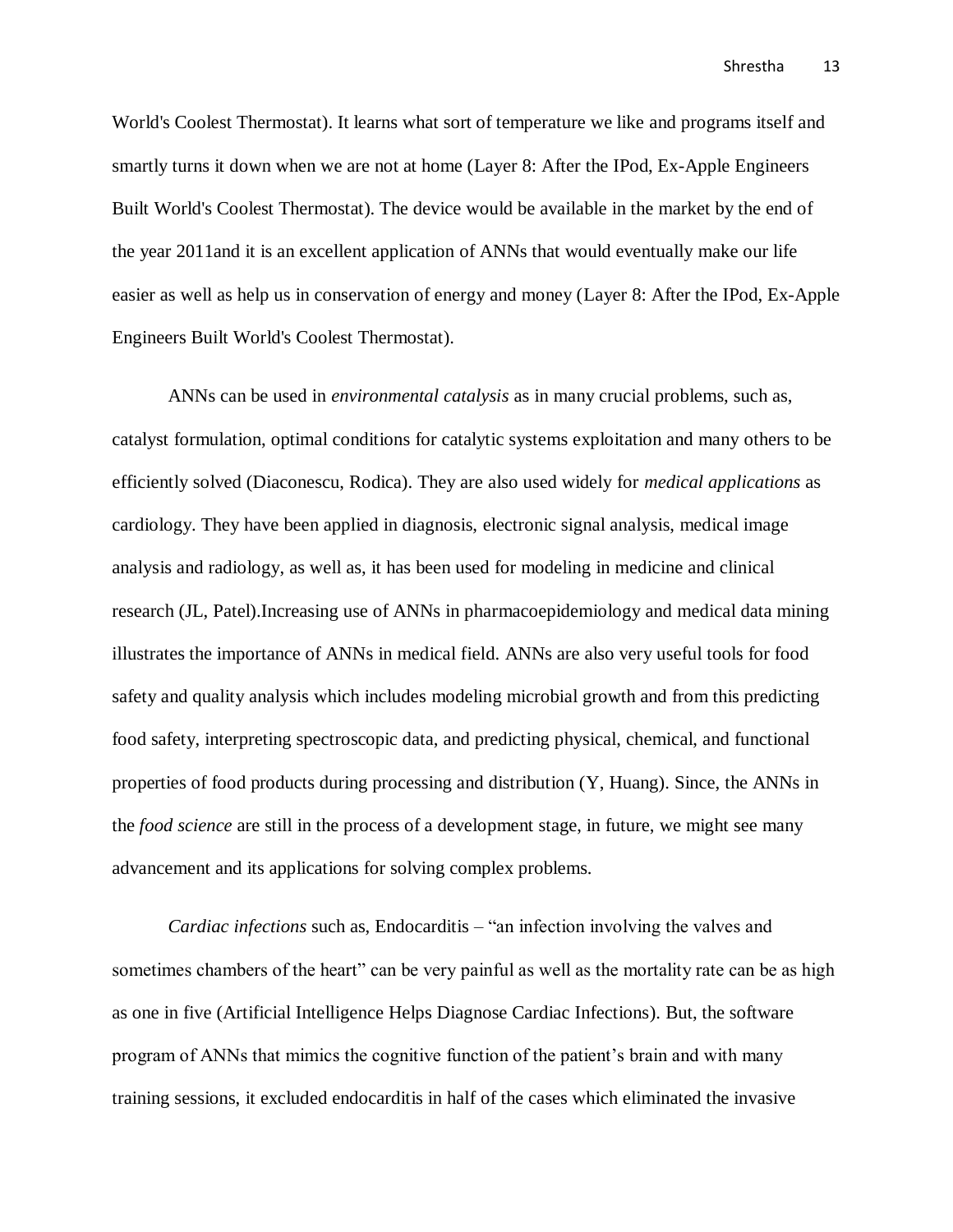procedure with the patients (Artificial Intelligence Helps Diagnose Cardiac Infections). The study from 1991 to 2003 suggest that the ANNs were successful to diagnosis the endocarditis successfully that yielded the confidence level of greater than 99 percent (Artificial Intelligence Helps Diagnose Cardiac Infections). Therefore, ANNs help successfully diagnose cardiac infections.

*Fossil-hunting paleontologist* are using computer learning systems as ANNs to spot prospective fossil sites data from satellite as Landsat7, by teaching it what to look for (Hecht, Jeff). The study of pattern recognition and learning by Landsat7 is done by six bands of visible and infrared light recorded (Darleen Hartley). The software gave results that the fossil sites were in sandstones, but, not all sandstones have fossils (Hecht, Jeff). They added two more criteria to better come up with the fossil rich surfaces which would help paleontologist to better search for the fossil. With the testing of this Artificial Neural Network Software over the sites that were already identified as the sites that had fossils, the ANNs identified 79 percent of them and it correctly tagged 99 percent that contained fossils (Darleen Hartley). In July of 2012, anemone and his team is planning to have an on-site excursion into the Wyoming areas which were tagged by the ANN Software for the likelihood of having the hidden fossils which integrates an interesting fact of a combination of AI and human sweat to locate fossils from the earth (Darleen Hartley).

*Roberts* as Topio uses ANNs for their functionality such as playing ping-pong with humans. Topoi's ANNs would enable it to detect the ball's path, served balls, returned balls, and scored with the help of its motorized joints that provided backhand and forehand capabilities with many arm movements (Owano, Nancy). This Robert was developed by Zhejiang University and the director of the university's Robotics Laboratory, Xiong Rong said that it took four years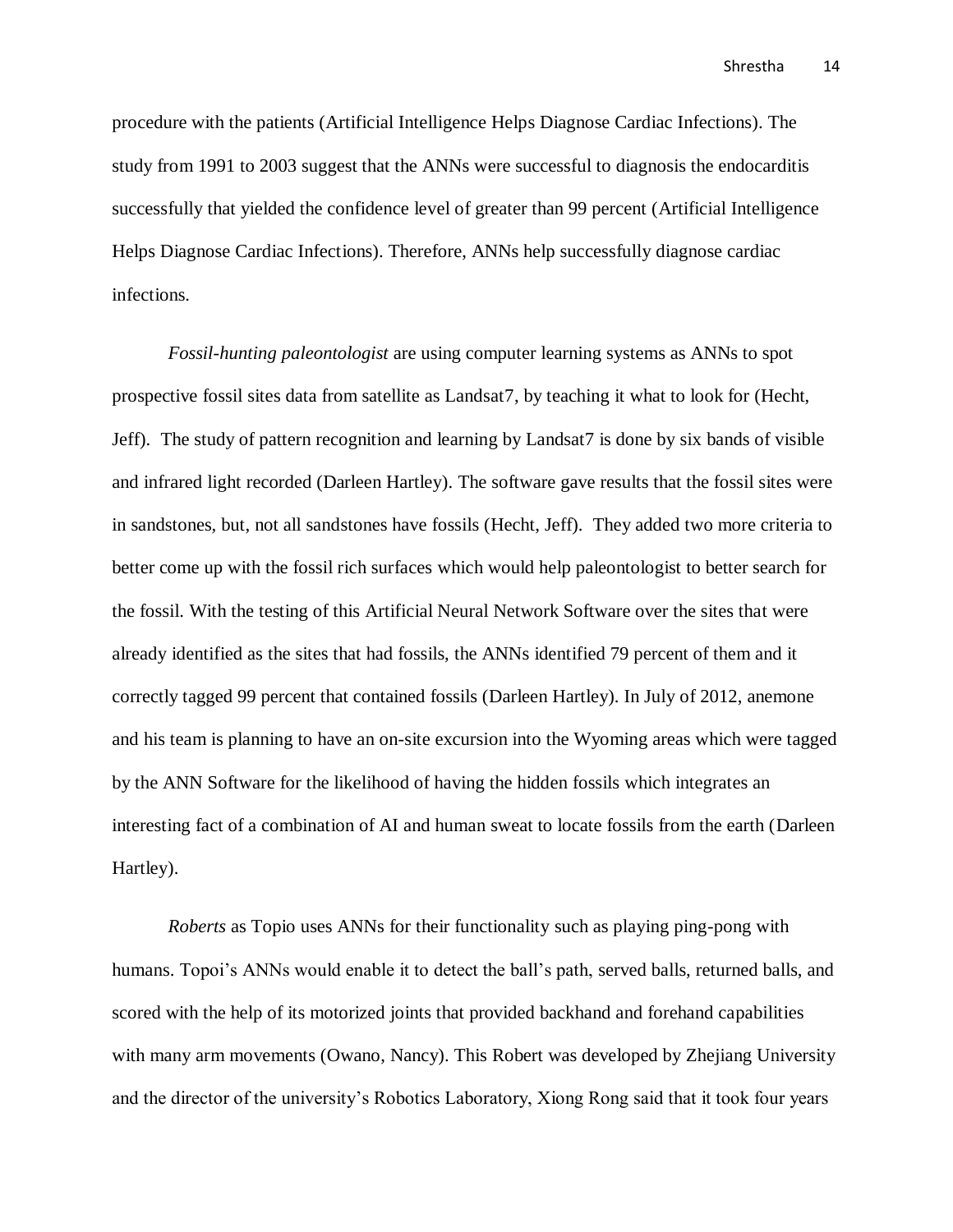to develop it because the game like ping-pong requires fast responses as well as reflexes (Owano, Nancy). The Robert used eye-mounted cameras that can capture 120 images per second and the reports suggests that the landing position of the ball is very accurate with the margin of error, 2.5 cm (Owano, Nancy). Topio is an example of current day advancement and application of ANNs in the field of biotechnology, information technology and automation which certainly shows us the possibility of the use of ANNs and Robotic technology (Owano, Nancy).

With the development of IV & V Neural Networks called IVVNN and the institute of Scientific Research (ISR) with the help of West Virginia University, initiated a further study and research on these sets of ANNs to make sure that they meet the requirements of IEEE Std. 1012- 1998 (Benson, Markland). Later they were tested by ISR on the F-15 Intelligent Flight Control System (IFCS) project so that, they would be able to test ANNs if they could improve the flight safety and as an assurance of ANNs to be used for efficiency (Benson, Markland). Therefore, IVVNN opened the way for a confirmation that ANNs are *reliable and efficient* to be used for critical systems in NASA as well as any other applications that are using ANNs which is a huge step towards its credibility in its application (Benson, Markland).

*Automation in the Space* programs are very important because the missions that are impossible for a human to conduct efficiently could be solved by using advanced machine intelligence and robotic technologies (Freitas, Robert A). Therefore, the research in the fields of Artificial Intelligence seems to be very important for NASA and any others involved in the exploration of the space and the life beyond the Earth. These intelligent systems could be sent to space which have human like intelligence to make decisions, learning capabilities and sending back the information that can be vital for the exploration. The exploration of moon using intelligent image processing systems around the moon could be efficient with a self-replicating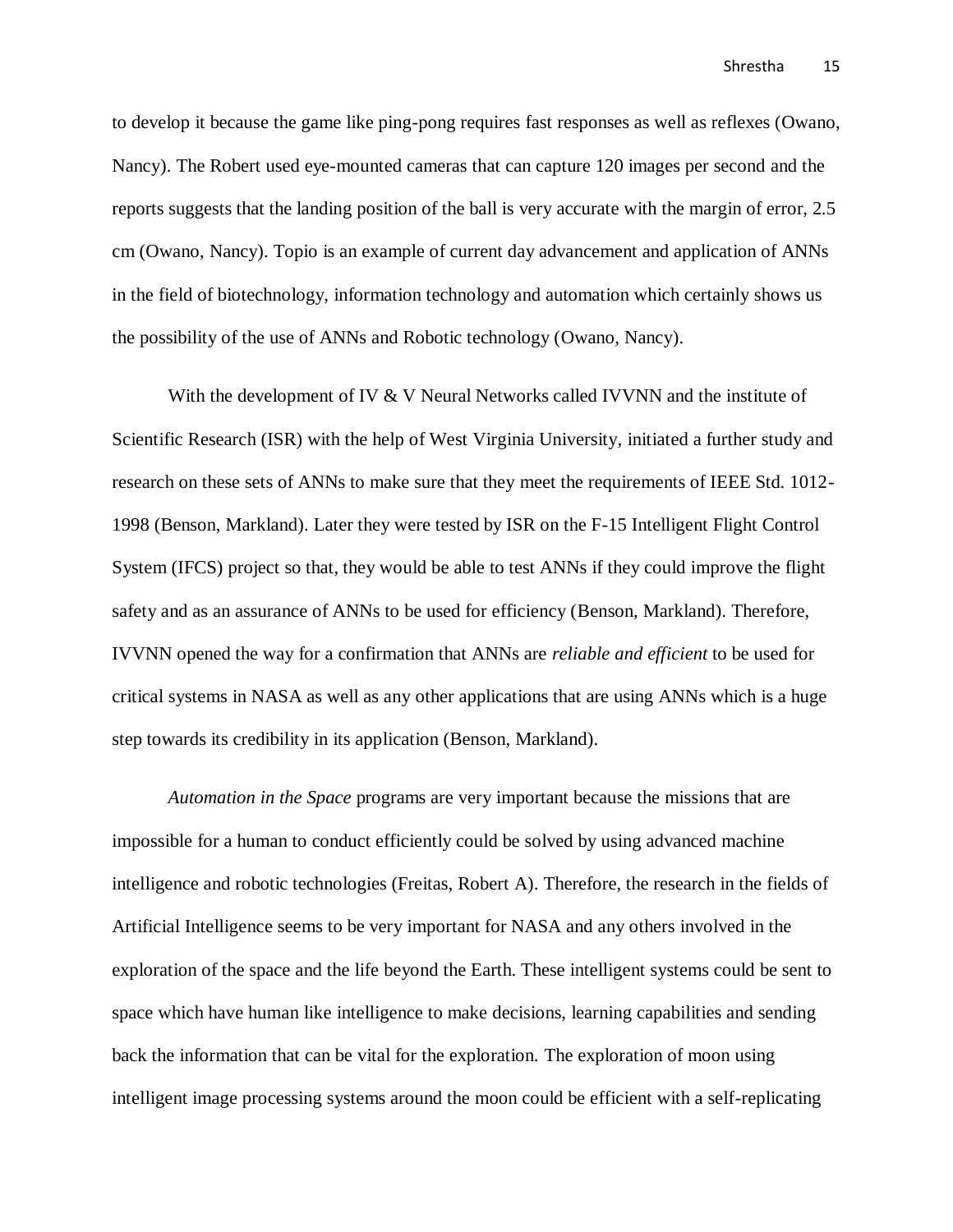manufacturing facility that could produce thousands of meter-long robot rovers could study entire moon in just few years, even though, such exploration could take a century using more conventional methods (Freitas, Robert A). Because, Moon has lower gravity, lack of atmosphere and relative abundance of energy and raw materials than Earth, the Moon could be the better alternative for construction and launching of the future generations of interplanetary exploratory spacecraft (Freitas, Robert A). The ANNs could be used for interstellar and galactic applications, solar system applications. The concept of machines that are capable and intelligent enough to construct other machines and replicate themselves can be very beneficial which would help to compute, construct, reproduce, and inspect, repair, simulate, and observe themselves as well as other machines, contributing to the civilization of human mankind to explore the universe (Freitas, Robert A).

#### **FUTURE OF ANNs**

Since they are better suited than traditional computer architectures in which humans are naturally good, the future of ANNs seems to be very promising. Simulating human intelligence is still the realm of science fiction and it cannot be confirmed with certainty that the mankind would ever be successful on it. But, the research and innovation in this field would certainly benefit in solving smaller problems that could not have been possible with traditional computers. The integration of ANNs with fuzzy logic, pulsed neural networks or even other field of science and technology as biology, psychology, physics, chemistry etc. could yield a lot of perspectives in the process of making a system that is close to human brain and its functionality.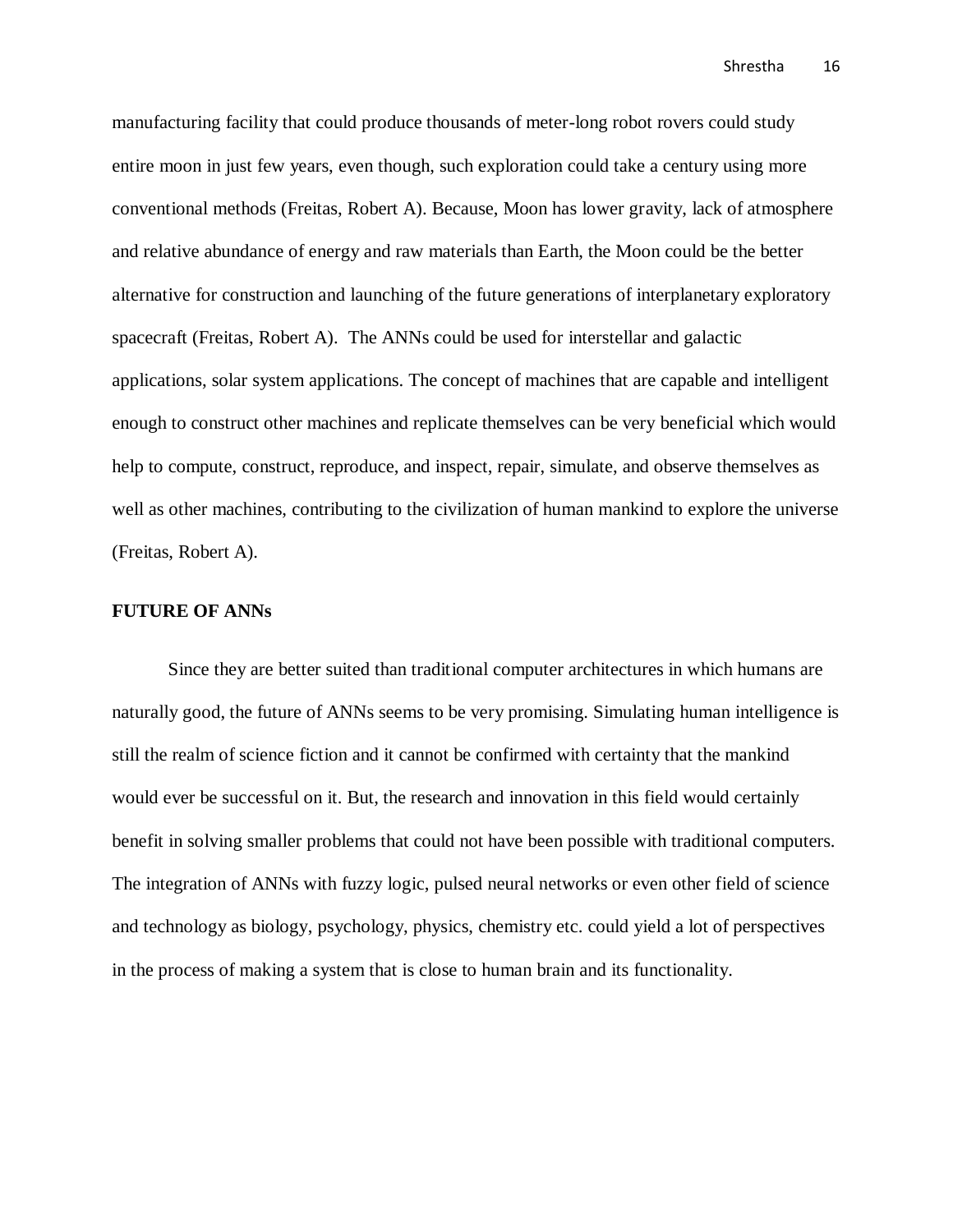#### **CONCLUSION**

Artificial intelligence with the help of Artificial Neural Networks can create a system that has some degree of simulated intelligence, and it could learn by itself that can be used to efficiently solve many complex problems, such as - creating automation in the space programs, making efficient Roberts, Denial of Service Attack, detection of the spams, E-Government Web Application, Flood forecasting, Speech Recognition, speech synthesizers, learning thermostats, environmental catalysis, Cardiac infections, Fossil-hunting and endless others. The research and innovation in the fields of ANNs is incredible and further funding in it by Government or private companies like Google, Microsoft, and IBM would certainly help explore more innovations in its field. The recent research and new innovations such as, the idea of creating ANNs actually in a test tube that solved a problem is mind blowing and, an indication that ANNs integrated with other fields may have a completely different way of looking our main purpose to create a system that is close to inhibit an intelligence of a human. I'm personally intrigued by Artificial Neural Networks and Artificial Intelligence, in general. This year we already saw many studies and innovations in the field of ANNs which helped us to make our life easier and better.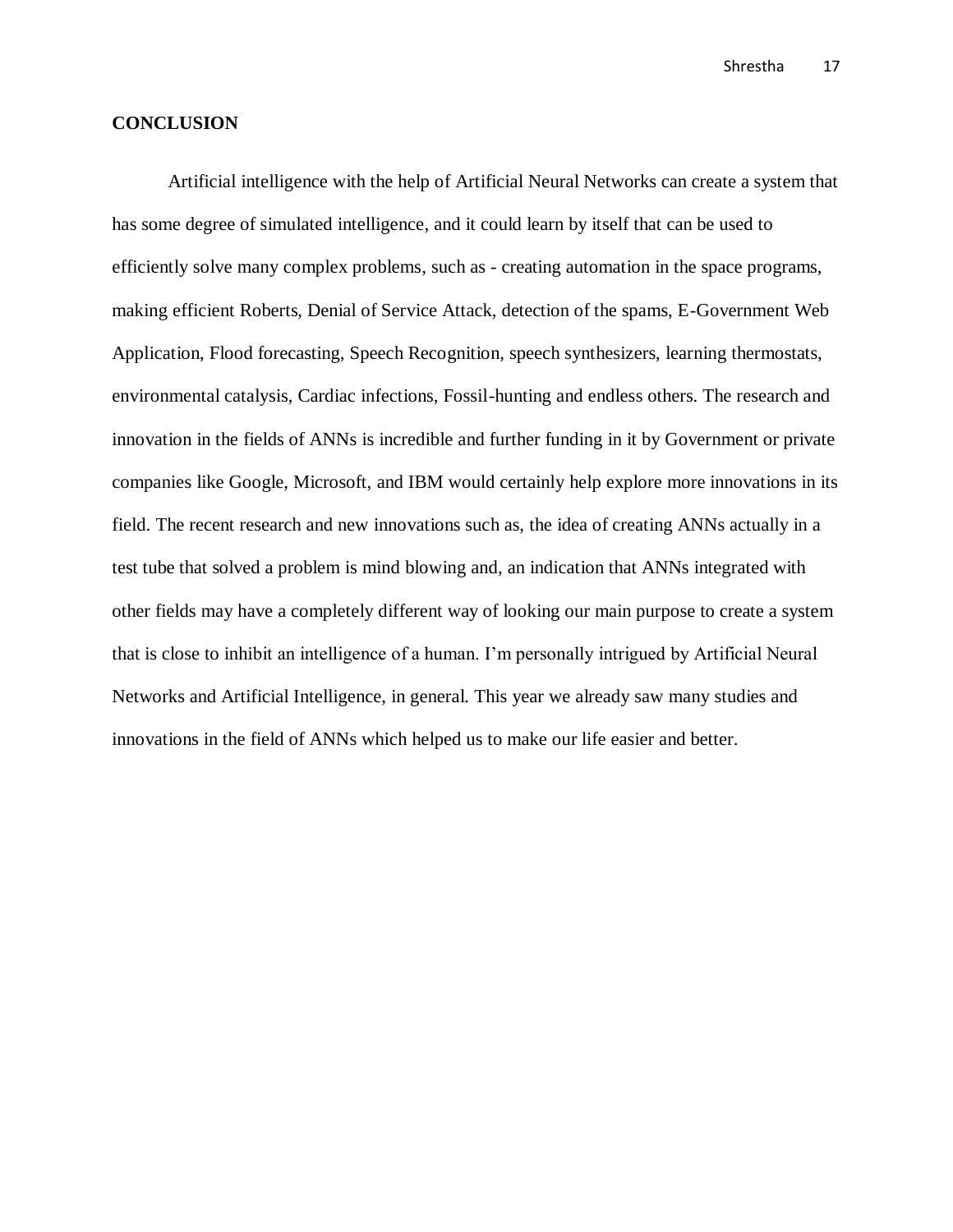#### **Works Cited:**

Ahmad, Iftikhar, Azween B. Abdullah, and Abdullah S. Alghamdi. "Application of Artificial Neural Network in Detection of DOS Attacks." *ACM Digital Library*. ACM New York, NY, USA ©2009, 2009. Web. 07 Nov. 2011. <http://dl.acm.org/citation.cfm?id=1626195.1626252>.

"Artificial Intelligence Helps Diagnose Cardiac Infections." *PhysOrg.com - Science News, Technology, Physics, Nanotechnology, Space Science, Earth Science, Medicine*. Mayo Clinic, 12 Sept. 2009. Web. 07 Dec. 2011. <http://www.physorg.com/news171987074.html>.

- Ayalew, Lulseged, Dietmar P. F. Möller, and Gerhard Reik. "Using Artificial Neural Networks (ANN) for Real Time Flood Forecasting, the Omo River Case in Southern Ethiopia." *ACM Digital Library*. Society for Computer Simulation International San Diego, CA, USA ©2007, 2007. Web. 07 Nov. 2011. <http://dl.acm.org/citation.cfm?id=1357910.1358125>.
- Benson Markland. "NASA IV&V Facility IV&V News News Archive IV&V of Neural Networks."*NASA - Home*. 09 Jan. 2006. Web. 07 Dec. 2011. <http://www.nasa.gov/centers/ivv/news/news\_ivvnn.html>.
- Chang, Janie. "Speech Recognition Leaps Forward Microsoft Research." Microsoft Research Turning Ideas into Reality. Microsoft, 29 Aug. 2011. Web. 24 Nov. 2011. <http://research.microsoft.com/en-us/news/features/speechrecognition-082911.aspx>.
- Clark, Will. "Artificial Neural Networks." Berkeley.edu. Berkeley, 10 Apr. 2006. Web. 25 Nov. 2011. <http://nature.berkeley.edu/~bingxu/UU/geocomp/Week14/Will\_Artificial%20Neural%2 0Networks.pdf>.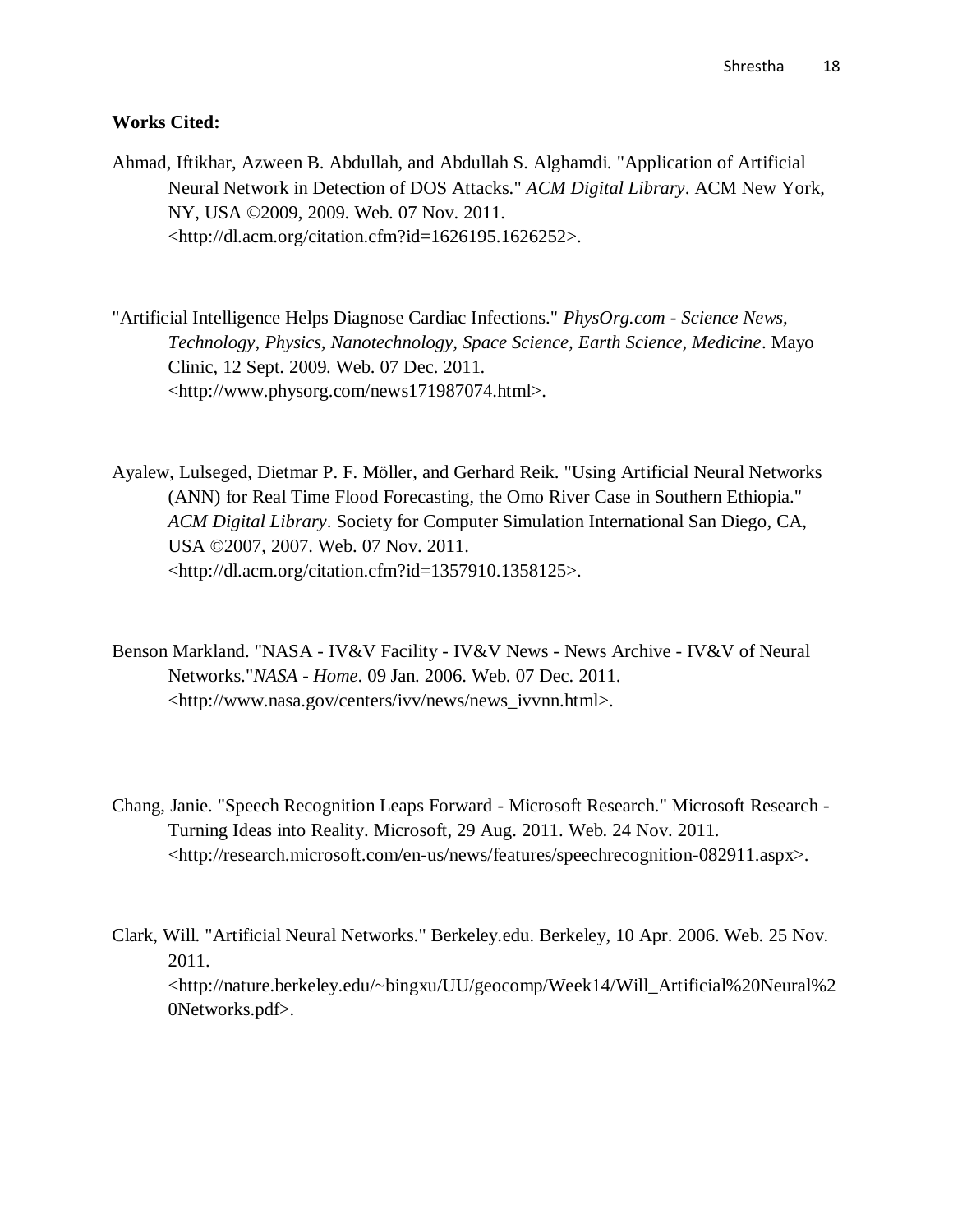- Darleen Hartley. "Artificial Intelligence Joins the Fossil Hunt." Bright Side Of News, 22 Nov. 2011. Web. 7 Dec. 2011. <http://www.brightsideofnews.com/news/2011/11/22/fossilsunearthed-using-artificial-neural-network-software.aspx>.
- Diaconescu, Rodica, and Emil Dumitriu. "APPLICATIONS OF ARTIFICIAL NEURAL NETWORKS IN ENVIRONMENTAL CATALYSIS." 2005. Web. 7 Nov. 2011. <http://proxy01.ccis.edu:2267/ehost/detail?sid=acf69062-1bc2-4077-a8f3- 4e2285d33425%40sessionmgr13&vid=1&hid=7&bdata=JnNpdGU9ZWhvc3QtbGl2ZQ %3d%3d#db=eih&AN=33362241>.
- Freitas, Robert A., and William P. Gilbreath. "NASA's Advanced Automation for Space Missions." *Island One Society*. NASA Conference Publication 2255, 25 June 1999. Web. 07 Dec. 2011. <http://www.islandone.org/MMSG/aasm/>.
- Hecht, Jeff. "Artificial Intelligence Joins the Fossil Hunt Tech 08 November 2011 New Scientist." Science News and Science Jobs from New Scientist - New Scientist. NewScientist Tech, 08 Nov. 2011. Web. 24 Nov. 2011. <http://www.newscientist.com/article/mg21228376.000-artificial-intelligence-joins-thefossil-hunt.html>.
- Hendessi, F., A. Ghayoori, and T. A. Gulliver. "A Speech Synthesizer for Persian Text Using a Neural Network with a Smooth Ergodic HMM." *ACM Digital Library*. Mar. 2005. Web. 05 Nov. 2011. <http://dl.acm.org/citation.cfm?id=1066081>.
- Jesan, John Peter. "The Neural Approach to Pattern Recognition." Ubiquity, Apr. 2004. Web. 5 Nov. 2011. <http://dl.acm.org/citation.cfm?id=985625&coll=portal&dl=ACM>.
- JL, Patel, and Goyal RK. "Applications of Artificial Neural Networks in Medical Science." *Applications of Artificial Neural Networks in Medical Science.* 2007. Web. 7 Nov. 2011. <http://proxy01.ccis.edu:2267/ehost/detail?sid=c1e6b2b4-263b-4848-bc21- 93fd98be407a%40sessionmgr11&vid=1&hid=7&bdata=JnNpdGU9ZWhvc3QtbGl2ZQ %3d%3d#db=cmedm&AN=18690868>.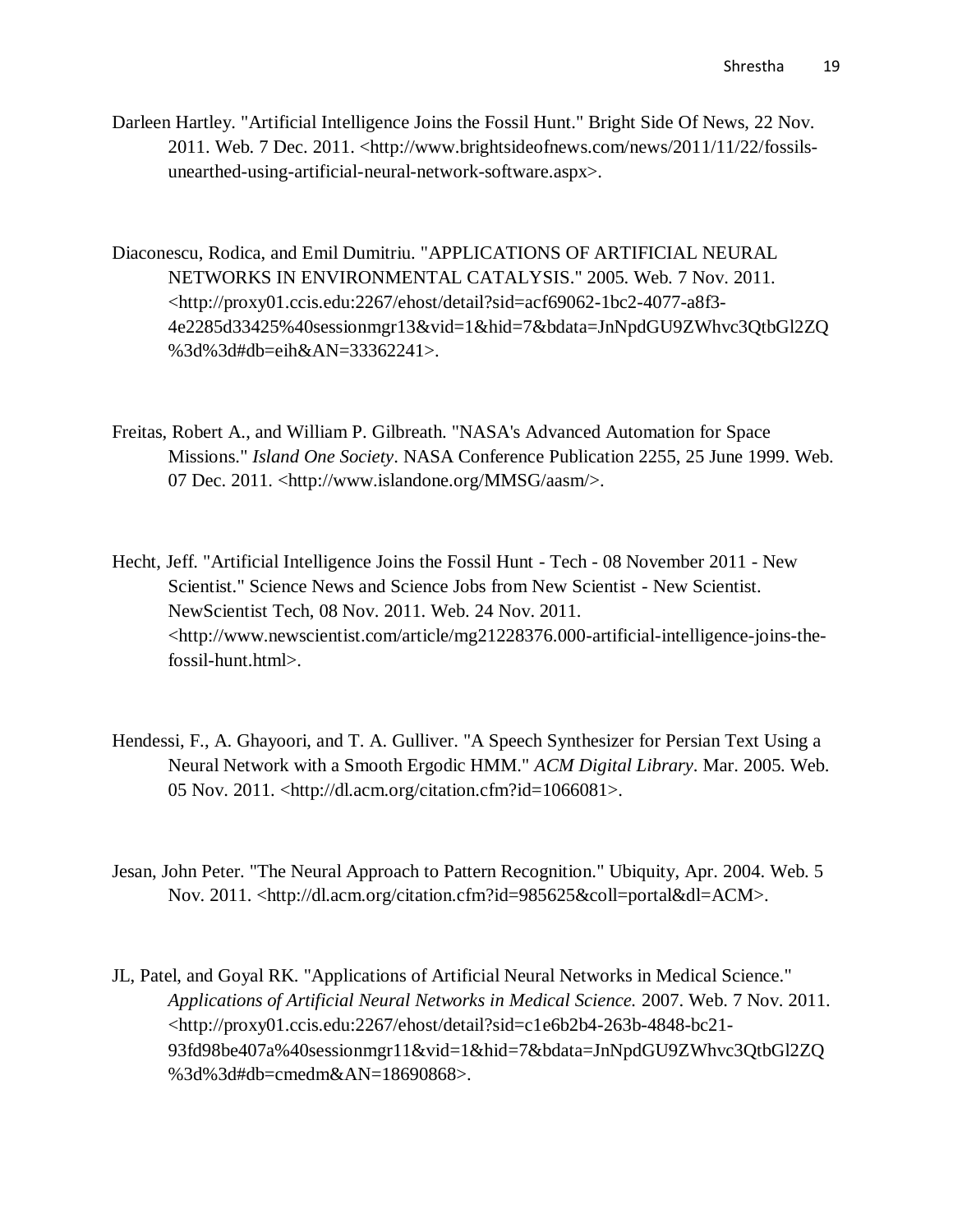- Kay, Alexx. "Artificial Neural Networks Computerworld." *Computerworld - IT News, Features, Blogs, Tech Reviews, Career Advice*. 12 Feb. 2001. Web. 07 Nov. 2011. <http://www.computerworld.com/s/article/57545/Artificial\_Neural\_Networks?taxonomyI  $d=11$ .
- "Layer 8: After the IPod, Ex-Apple Engineers Built World's Coolest Thermostat." *Network World*. 25 Oct. 2011. Web. 07 Dec. 2011. <http://www.networkworld.com/community/blog/after-ipod-ex-apple-engineers-builtworlds-co>.
- Miikkulainen, Risto. "Evolving Neural Networks." *ACM Digital Library*. GECCO '11 Proceedings of the 13th Annual Conference Companion on Genetic and Evolutionary Computation, 2011. Web. 07 Nov. 2011. <http://dl.acm.org/citation.cfm?id=2001858.2002124>.
- Moosa, Asaad, and Eanas Muhsen Alsaffar. "Proposing a Hybrid-intelligent Framework to Secure E-government Web Applications." *ACM Digital Library*. ACM New York, NY, USA ©2008, 2008. Web. 07 Nov. 2011. <http://dl.acm.org/citation.cfm?id=1509096.1509109>.
- Owano, Nancy. "Ping-pong Robots Debut in China (w/ Video)." *PhysOrg.com - Science News, Technology, Physics, Nanotechnology, Space Science, Earth Science, Medicine*. Physorg.com, 15 Oct. 2011. Web. 07 Dec. 2011. <http://www.physorg.com/news/2011- 10-ping-pong-robots-debut-china-video.html>.
- Qian, Lulu. "Researchers Create the First Artificial Neural Network out of DNA." PhysOrg.com - Science News, Technology, Physics, Nanotechnology, Space Science, Earth Science, Medicine. Physorg.com, 20 July 2011. Web. 25 Nov. 2011. <http://www.physorg.com/news/2011-07-artificial-neural-network-dna.html>.
- Roy, Asim. "Artificial Neural Networks." *ACM Digital Library*. ACM New York, NY, USA, Jan. 2000. Web. 07 Nov. 2011. <http://dl.acm.org/citation.cfm?id=846183.846192>.